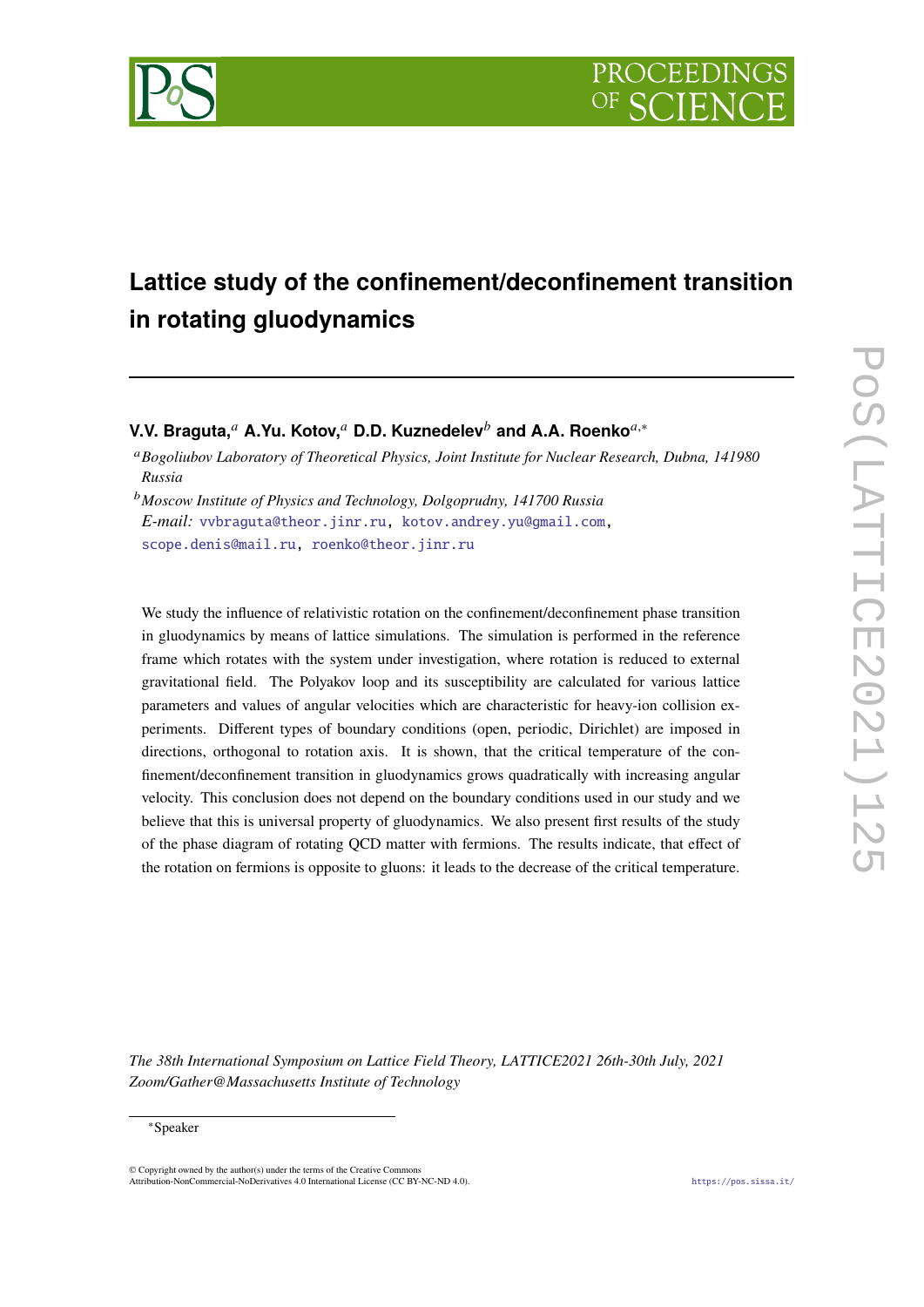# **1. Introduction**

A droplet of strongly interacting matter with nonzero angular momentum is expected to be created in non-central heavy ion collisions [\[1](#page-6-0)[–4\]](#page-7-0). The resulting angular velocity of quark-gluon plasma can be determined from the polarization of  $\Lambda$  hyperons and is expected to be  $\Omega \sim 6$  MeV [\[4\]](#page-7-0). Hydrodynamical simulations predict even larger values  $\Omega \sim (20 - 40)$  MeV [\[1\]](#page-6-0). Such large values of angular velocity imply relativistic rotation and might lead to non-trivial phenomena based on the interplay between strong interaction and rotational motion. Well-known examples of such phenomena include chiral vortical effect [\[5](#page-7-1)[–8\]](#page-7-2) and polarization of various particles [\[9,](#page-7-3) [10\]](#page-7-4).

There are a plenty of studies of QCD with nonzero rotation within effective models [\[11–](#page-7-5)[20\]](#page-8-0). Most of these studies are based on Nambu–Jona–Lasinio model, where the influence of nonzero rotation on gluonic degrees of freedom is often ignored. Within this model the critical temperature in rotating QCD decreases due to suppression of the chiral condensate [\[13\]](#page-7-6). Other phenomenological approaches predict the same behaviour of the confinement-deconfinement critical temperature with angular velocity  $[16–18]$  $[16–18]$ . But in QCD the rotation acts on both fermions and gluons, and combination of these effects may lead to unexpected results.

In this Proceeding we present the lattice investigation of the phase diagram of gluodynamics with nonzero rotation. In particular, we concentrate on the confinement-deconfinement phase transition at finite temperature and how it is affected by relativistic rotation. In the end we also present the first preliminary results for the phase diagram of the rotating QCD with fermions.

First results of this investigation were presented in [\[21\]](#page-8-1) and for more detailed discussion we refer to [\[22\]](#page-8-2).

#### **2. Rotating reference frame and temperature**

In order to carry out the study of the rotating system, we are going to change the reference frame to the one, which rotates with the system. In this reference frame rotation is reduced to an external gravitational field  $g_{\mu\nu}$ :

<span id="page-1-0"></span>
$$
g_{\mu\nu} = \begin{pmatrix} 1 - r^2 \Omega^2 & \Omega y & -\Omega x & 0 \\ \Omega y & -1 & 0 & 0 \\ -\Omega x & 0 & -1 & 0 \\ 0 & 0 & 0 & -1 \end{pmatrix},
$$
(1)

where  $r = \sqrt{x^2 + y^2}$  is the distance to the rotational axis z. Using this gravitational field, one can express the dynamics of the system by the Hamiltonian  $H = \int dV \sqrt{g_{00}} \epsilon(\vec{r})$ , where  $\epsilon(\vec{r})$  is the energy density of the system. The partition function of the system under investigation is  $Z = Tr \exp[-\beta \hat{H}]$ . Using standard techniques it can be rewritten as a path integral in Euclidean space  $Z = \int DA \exp(-S_G)$  with the following expression for the action of gluodynamics:

<span id="page-1-1"></span>
$$
S_G = \frac{1}{4g^2} \int d^4x \sqrt{g_E} g_E^{\mu\nu} g_E^{\alpha\beta} F_{\mu\alpha}^a F_{\nu\beta}^a.
$$
 (2)

Now it is worth mentioning *Ehrenfest-Tolman* effect: in external gravitational field the temperature is not constant in space in thermal equilibrium, the product  $T(r)\sqrt{g_{00}}$  does not depend on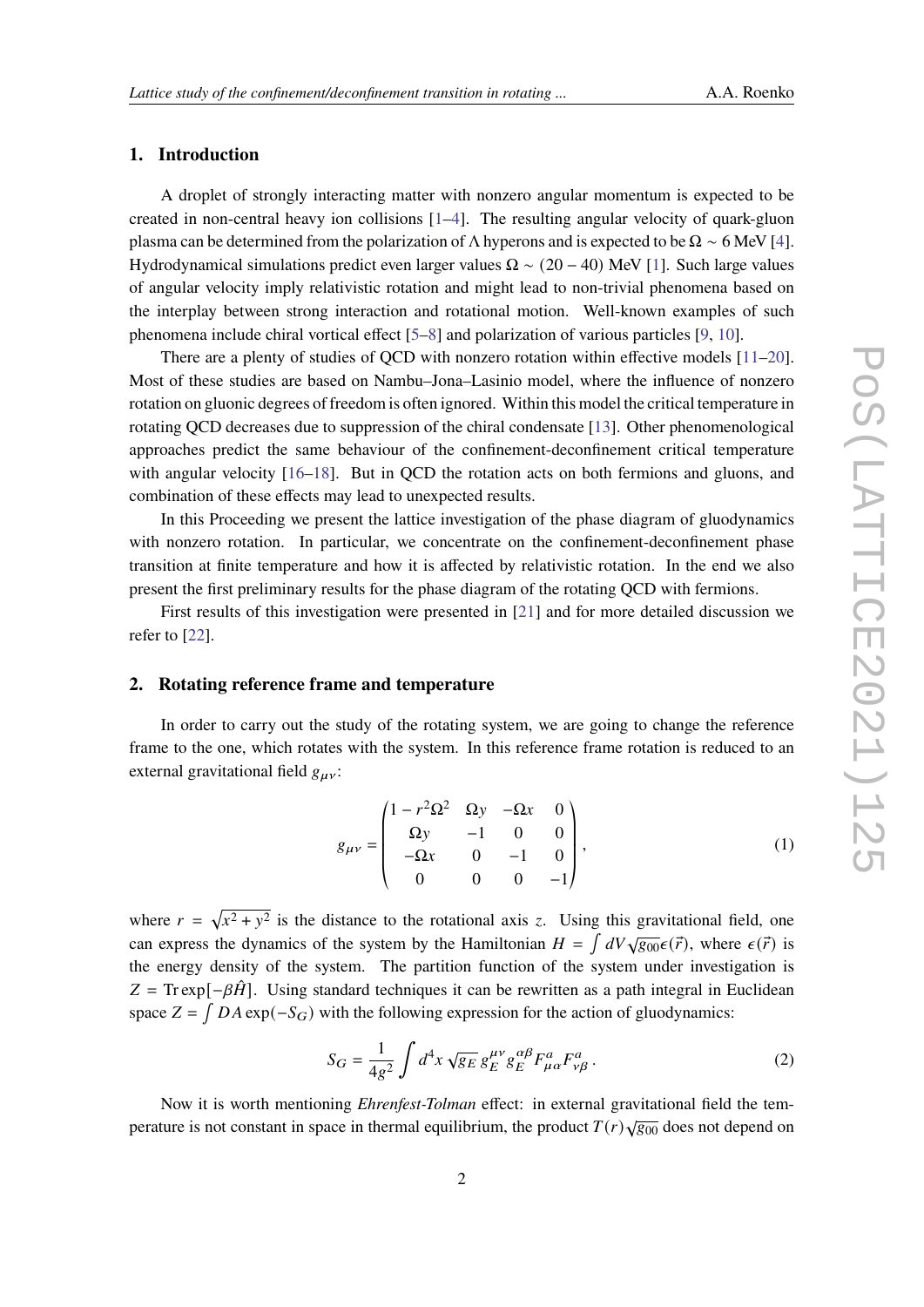spatial coordinates. In the case of external metrics, given by Eq. [\(1\)](#page-1-0),  $T(r)\sqrt{1-r^2\Omega^2}$  is constant. In other words, rotation effectively warms up the periphery of the volume:  $T(r > 0) > T(r = 0)$ .

<span id="page-2-0"></span>Substituting the expression for the metrics in the Euclidean action [\(2\)](#page-1-1), one gets:

$$
S_G = \frac{1}{2g^2} \int d^4x \left[ (1 - r^2 \Omega^2) F_{xy}^a F_{xy}^a + (1 - y^2 \Omega^2) F_{xz}^a F_{xz}^a + (1 - x^2 \Omega^2) F_{yz}^a F_{yz}^a + F_{x\tau}^a F_{x\tau}^a + F_{y\tau}^a F_{y\tau}^a + F_{z\tau}^a F_{z\tau}^a - 2iy \Omega (F_{xy}^a F_{y\tau}^a + F_{xz}^a F_{z\tau}^a) + 2ix \Omega (F_{yx}^a F_{x\tau}^a + F_{yz}^a F_{z\tau}^a) - 2xy \Omega^2 F_{xz}^a F_{zy}^a \right].
$$
 (3)

Note that action [\(3\)](#page-2-0) has the sign problem. In order to overcome the sign problem we perform simulations at imaginary angular velocity  $\Omega_I = i\Omega$  and then perform an analytical continuation of our results  $\Omega_I \to \Omega$ . The final discretized version of the action is rather lengthy and can be found in [\[22,](#page-8-2) [23\]](#page-8-3).

Simulations are performed with the lattice sizes  $N_t \times N_z \times N_s^2$ . Lattice size  $N_s$  in x- and ydirections is limited by the restriction  $\Omega r < 1$ , thus one cannot perform simulations at arbitrary large lattices. It means, that one should treat carefully boundary conditions in these directions. In our study we introduced three types of boundary conditions:

- *Open boundary conditions*. For these boundary conditions the sum in the action [\(3\)](#page-2-0) is restricted by plaquettes and 6-link elements, which lie inside the studied volume. All links outside the studied volume are ignored and are not taken into account in the action.
- *Periodic boundary conditions*. It is the standard type of boundary conditions used in the lattice simulation. It is incompatible with the velocity distribution of the rotating cube, however we used this type of boundary conditions in order to check robustness of our results.
- *Dirichlet boundary conditions*. In this type of boundary conditions we keep gauge field at the boundary fixed by setting all boundary links to unit matrix:  $U_{x,\mu} = \hat{1}$ . Note that this type of boundary conditions explicitly violates  $\mathbb{Z}_3$  center symmetry.

It was shown, that in large volume limit the impact of non-periodic boundary conditions wanes, and only several layers near the boundary are affected by them [\[22\]](#page-8-2). In  $z$ - and  $t$ - directions we always keep periodic boundary conditions.

In simulations the Polyakov loop, which is an order parameter for the confinement-deconfinement phase transition, and its susceptibility were calculated.

### **3. Results for gluodynamics**

We believe that open boundary conditions (OBC) are the most appropriate for the description of the rotating medium, for this reason we present the detailed results of the simulation with this type of boundary conditions. In Fig. [1](#page-3-0) the Polyakov loop and the Polyakov loop susceptibility are shown as functions of temperature  $T/T_c(\Omega_I = 0)$  for various values of (imaginary) angular velocity  $\Omega_I$  for one particular lattice size  $8 \times 24 \times 49^2$ . Critical temperature can be determined from the inflection point of the Polyakov loop or from the peak of the susceptibility. It is clearly seen, that when one increases imaginary angular velocity  $\Omega_I$ , the critical temperature decreases. In order to make quantitative predictions, we fit the Polyakov loop susceptibility with a Gaussian function in the vicinity of the phase transition.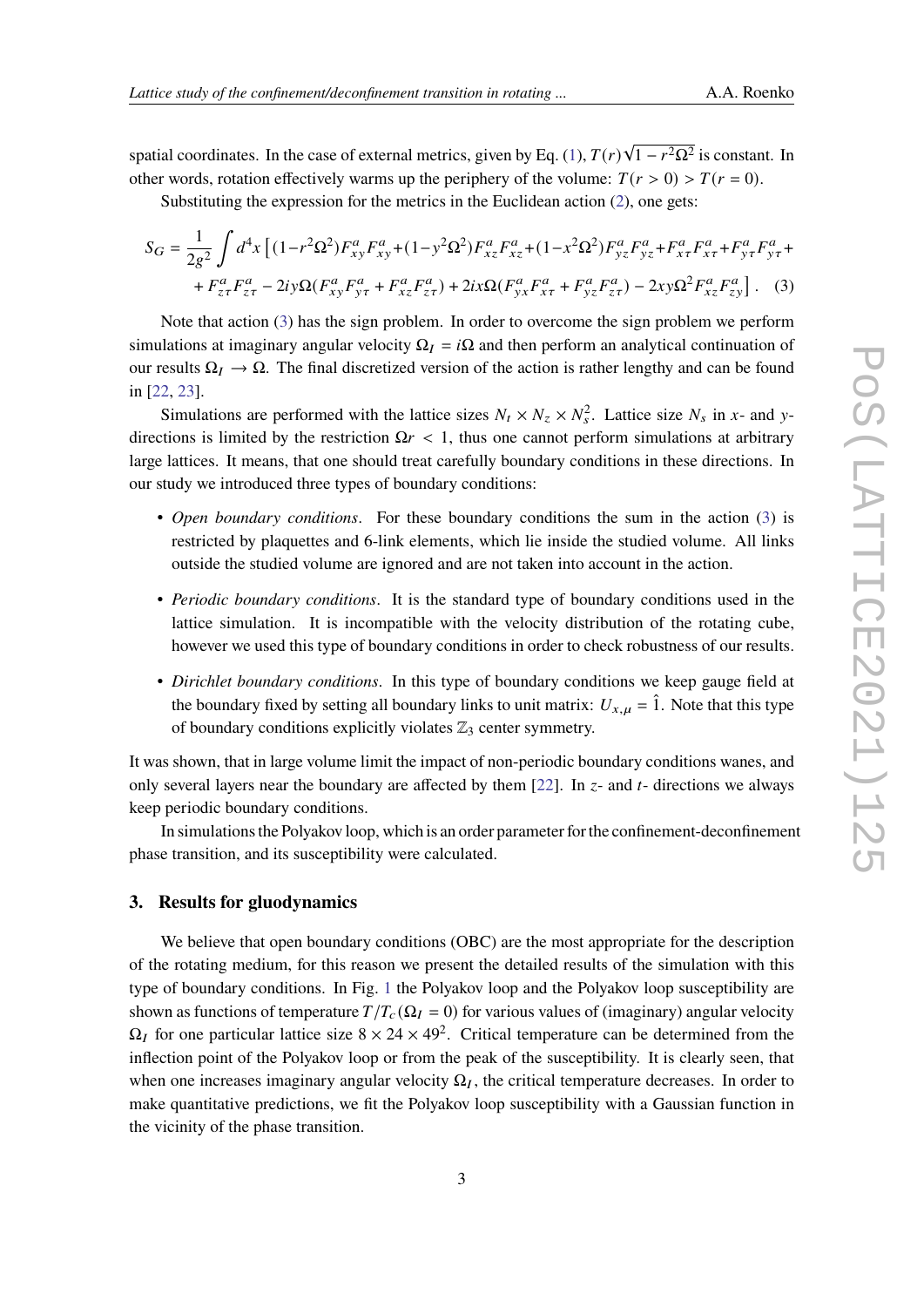<span id="page-3-1"></span><span id="page-3-0"></span>

<span id="page-3-2"></span>Figure 1: The Polyakov loop [\(a\)](#page-3-1) and the Polyakov loop susceptibility [\(b\)](#page-3-2) as a function of temperature for different values of imaginary angular velocity  $\Omega_I$ . The results are obtained on the lattice  $8 \times 24 \times 49^2$  with OBC. The lines for the Polyakov loop [\(a\)](#page-3-1) are drawn to guide the eye. The Polyakov loop susceptibilities [\(b\)](#page-3-2) are fitted in the vicinity of the phase transition by a Gaussian function. Fig. from [\[22\]](#page-8-2).

The resulting dependence of the critical temperature on the  $\Omega_I^2$  is presented in Fig. [2\(a\).](#page-4-0) It can be clearly seen, that all points with the same aspect ratio  $N_s/N_t$  lie almost on one straight line  $T_c(\Omega_I)/T_c(0) = 1 - C_2 \Omega_I^2$ . Quite remarkably, if we plot instead critical temperature versus the linear velocity on the boundary  $v_I = \Omega_I (N_s - 1)a/2$ , then all points fall on one straight line  $T_c(\Omega_I)/T_c(0) = 1 - B_2 v_I^2/c^2$  (see Fig. [2\(b\)\)](#page-4-1).

Note that upon analytical continuation to real angular velocities these results transform into the following dependence:

$$
\frac{T_c(\Omega)}{T_c(0)} = 1 + C_2 \Omega^2, \qquad C_2 > 0,
$$
  
\n
$$
\frac{T_c(v)}{T_c(0)} = 1 + B_2 \frac{v^2}{c^2}, \qquad B_2 > 0,
$$
\n(4)

<span id="page-3-3"></span>thus for real angular velocity the critical temperature of the confinement-deconfinement phase transition grows with the value of the angular velocity. In Fig. [3](#page-4-2) the dependence of the coefficient  $B<sub>2</sub>$  on the aspect ratio is presented. It is almost independent on the lattice spacing and slightly increases with increasing lattice size in the transverse direction  $N_s$ . At sufficiently large values of  $N_s$  the coefficient  $B_2$  goes to a plateau ~ 0.7.

For other types of boundary conditions the behaviour of the system is very similar to OBC, the dependence can be described by the same simple formulae [\(4\)](#page-3-3). At sufficiently large lattice sizes  $N_s$  in transverse direction  $B_2 \sim 1.3$  for periodic boundary conditions and  $B_2 \sim 0.5$  for Dirichlet boundary conditions [\[22\]](#page-8-2). Thus we conclude that growth of the critical temperature with the value of angular velocity is a universal property of rotating gluodynamics.

Note that Ehrenfest-Tolman effect would lead to decrease of the critical temperature with the angular velocity. It can be easily understood as follows. The space-dependent temperature, predicted by Ehrenfest-Tolman effect grows, when one moves from the rotational axis to the boundary. As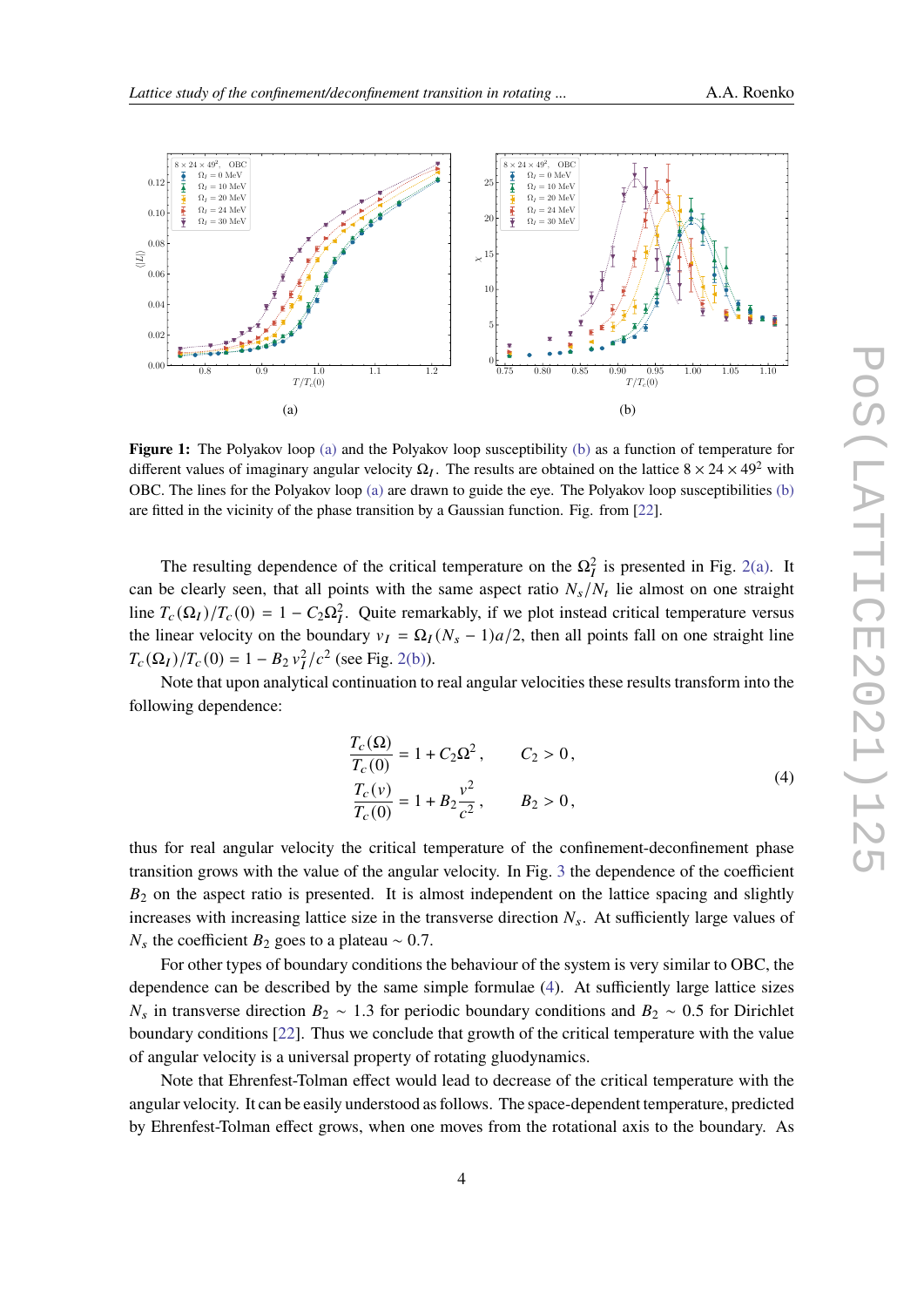the result, one needs lower temperature at the rotation axis in order for the system to be in the deconfinement. However we would like to stress, that our results are opposite: in gluodynamics the critical temperature grows with real angular velocity.

<span id="page-4-0"></span>

<span id="page-4-2"></span>**Figure 2:** The ratios  $T_c/T_c(0)$  determined from the peak of the Polyakov loop susceptibility as a function of the imaginary angular velocity squared  $\Omega_I^2$  [\(a\)](#page-4-0) and the linear boundary velocity squared  $v_I^2$  [\(b\).](#page-4-1) Results are presented for several lattice sizes  $N_t \times N_z \times N_s^2$  with OBC. Lines correspond to simple quadratic fits  $T_c(\Omega_I)/T_c(0) = 1 - C_2 \Omega_I^2$  and  $T_c(v_I)/T_c(0) = 1 - B_2 v_I^2/c^2$ . Fig. from [\[22\]](#page-8-2).

<span id="page-4-1"></span>

**Figure 3:** The coefficient  $B_2$  in Eq. [\(4\)](#page-3-3) as a function of the ratio  $N_s/N_t$  for several lattice sizes with OBC. Fig. from [\[22\]](#page-8-2).

#### **4. Simulations with fermions**

Finally we present the first preliminary results of the phase diagram of the theory with fermions. We used  $N_f = 2$  Wilson fermions for the simulation, (imaginary) rotation is introduced in the same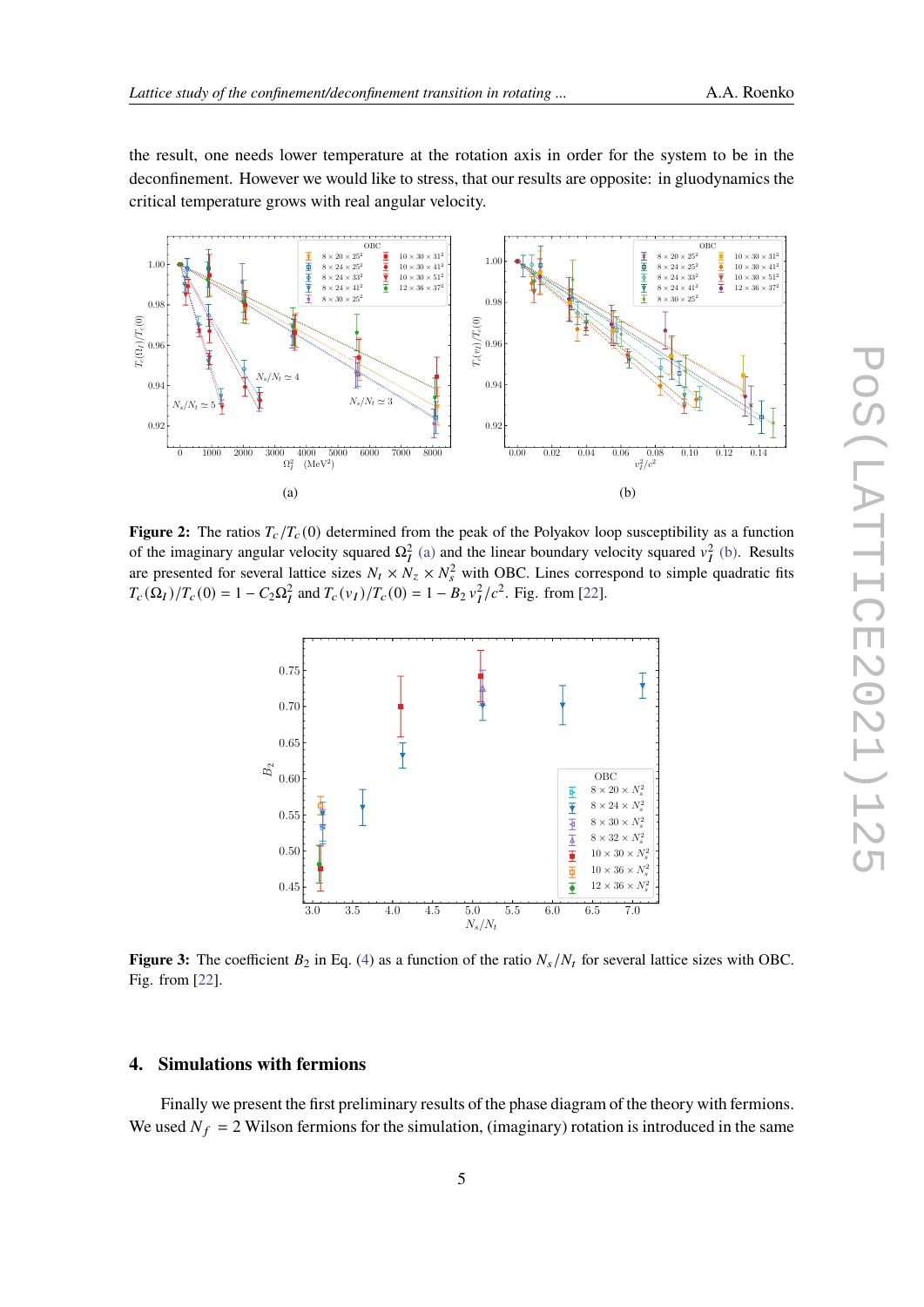way, as was done in [\[23\]](#page-8-3). The simulation was performed on the lattice  $4 \times 20 \times 21^2$  with OBC in x- and y- directions. The value of the hopping parameter is fixed at  $\kappa = 0.170$ . The pion mass at  $\beta = 5.15$  is equal to  $m_{\pi} = 690$  MeV [\[24\]](#page-8-4).

In this case apart from gluonic term, rotation also enters the fermionic part of the action:  $S = S_G(\Omega) + S_F(\Omega)$ . In order to disentangle the effect of the rotation on fermions and gluons we introduced separate angular velocities for the gluonic and fermionic parts:  $S = S_G(\Omega_G) + S_F(\Omega_F)$ . Simulations have been performed in three cases: 1) when only fermionic contribution from the rotation is included ( $\Omega_G = 0$ ,  $\Omega_F \neq 0$ ), 2) only gluonic contribution is included ( $\Omega_G \neq 0$ ,  $\Omega_F = 0$ ) and 3) when both effects are turned on  $(Q_G = Q_F = Q_I \neq 0)$ . The resulting dependence of the confinement-deconfinement critical gauge coupling  $\beta_c$  on the velocity  $v_I$  at the boundary is presented in Fig. [4.](#page-6-1) It can be easily seen that if one includes only gluonic part of the rotation, then the critical  $\beta_c$  and correspondingly the critical temperature decrease with increasing (imaginary) angular velocity, as was observed in gluodynamics. The effect of the rotation on fermions is completely opposite to a gluonic one. If one includes only rotating fermions, then the critical  $\beta_c$ and critical temperature increase with the value of the imaginary angular velocity. The effect due to gluons is much higher and in the case, when the full interaction is turned on, the critical  $\beta_c$  still decreases with  $v_I$  as in gluodynamics, although fermions make this dependence somewhat milder.

After analytical continuation into real angular velocities  $\Omega_I \to \Omega$  one gets, that rotating fermions decrease critical temperature, while rotating gluons increase critical temperature. In total, rotation of both parts of the action together leads to increasing critical temperature. We also simulate the system with periodic boundary conditions and observe qualitatively the same behaviour. Notice, however, that one can expect the dependence of these results on the pion mass. So, it would be interesting to see, how this effect changes in the case of lighter pion masses. The same opposite effect of rotation on gluons and fermions was observed in [\[25\]](#page-8-5), where the dependence of effective coupling on angular velocity is also taken into account within NJL model.

### **5. Conclusions**

We have studied the phase diagram of gluodynamics with nonzero rotation by means of lattice simulations. In order to perform this study we switched into the rotating reference frame, in which rotation is reduced to external gravitational field. We considered several types of boundary conditions: open, periodic and Dirichlet. It was found that for any type of boundary conditions the dependence of the critical temperature on the value of the imaginary angular velocity is given by an expression:  $T_c(\Omega_I)/T_c(0) = 1 - C_2 \Omega_I^2$ , where  $C_2 > 0$ . Coefficient  $C_2$  depends on the size of the lattice in the transverse direction  $N_s$ , and we have found that this dependence can be made much milder, if one considers the linear velocity  $v_I = \Omega_I (N_s - 1)a/2$  at the boundary instead of angular velocity  $\Omega_I$ :  $T_c(v_I)/T_c(0) = 1 - B_2 v_I^2/c^2$ . For a large lattices the coefficient  $B_2$  is about ∼ 0.7/1.3/0.5 for open, periodic and Dirichlet boundary conditions. After the analytic continuation to real angular velocity this dependence transforms to:  $T_c(\Omega)/T_c(0) = 1 + C_2\Omega^2$ , thus one can conclude that *in gluodynamics critical temperature of the confinement-deconfinement phase transition grows with increasing (real) angular velocity*.

We have also presented the first lattice results for the critical temperature behaviour due to the rotation in theory with dynamical fermions. We conclude that the effect of rotation on fermions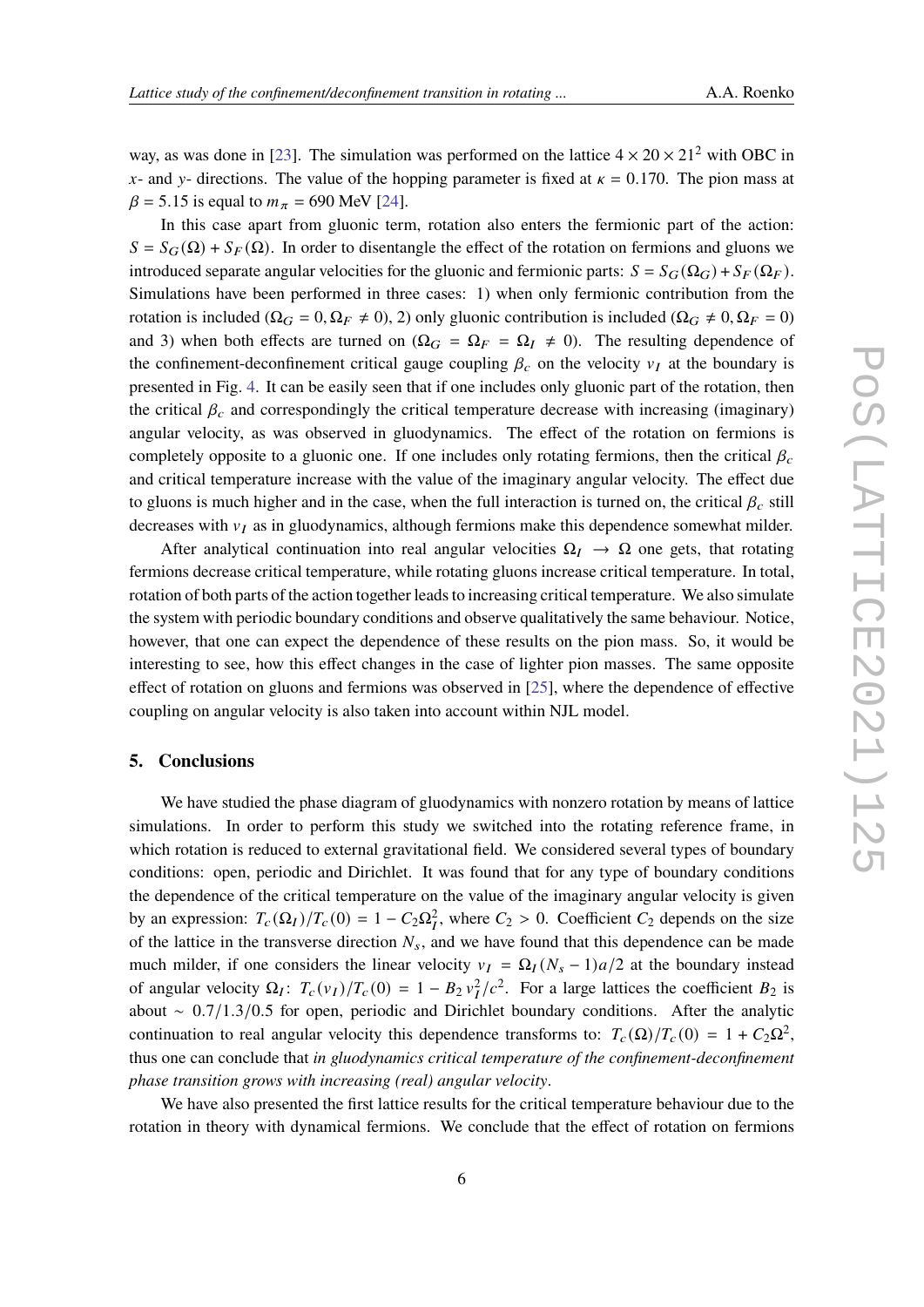<span id="page-6-1"></span>

**Figure 4:** The dependence of the confinement-deconfinement critical gauge coupling  $\beta_c$  in the theory with  $N_f = 2$  fermions on the value of linear velocity at the boundary  $v_I$  in the cases when separately fermionic and gluonic rotation is turned on and when full rotation is included. The result was obtained on the lattice  $4 \times 20 \times 21^2$  with OBC, the hopping parameter is  $\kappa = 0.170$ .

and gluons is opposite: rotating gluons attempt to increase critical temperature, and at the same time rotating fermions try to decrease it. We plan to extend this investigation and to make more quantitative predictions with realistic pion masses.

Our results in gluodynamics are opposite to the arguments based on Ehrenfest-Tolman effect, which predict decreasing of the critical temperature due to the rotation from general relativity. It should be noted that various effective and phenomenological models also predict decreasing of critical temperature  $[11-20]$  $[11-20]$ . It might indicate that the contribution from rotating gluons may be crucial for understanding the properties of rotating QCD medium.

# **Acknowledgments**

This work was supported by RFBR grants 18-02-40126. This work has been carried out using computing resources of the Federal collective usage center Complex for Simulation and Data Processing for Mega-science Facilities at NRC "Kurchatov Institute", <http://ckp.nrcki.ru/> and the Supercomputer "Govorun" of Joint Institute for Nuclear Research.

## **References**

- <span id="page-6-0"></span>[1] Y. Jiang, Z.-W. Lin and J. Liao, *Rotating quark-gluon plasma in relativistic heavy ion collisions*, *[Phys. Rev. C](https://doi.org/10.1103/PhysRevC.94.044910)* **94** (2016) 044910 [[1602.06580](https://arxiv.org/abs/1602.06580)].
- [2] F. Becattini, F. Piccinini and J. Rizzo, *Angular momentum conservation in heavy ion collisions at very high energy*, *[Phys. Rev. C](https://doi.org/10.1103/PhysRevC.77.024906)* **77** (2008) 024906 [[0711.1253](https://arxiv.org/abs/0711.1253)].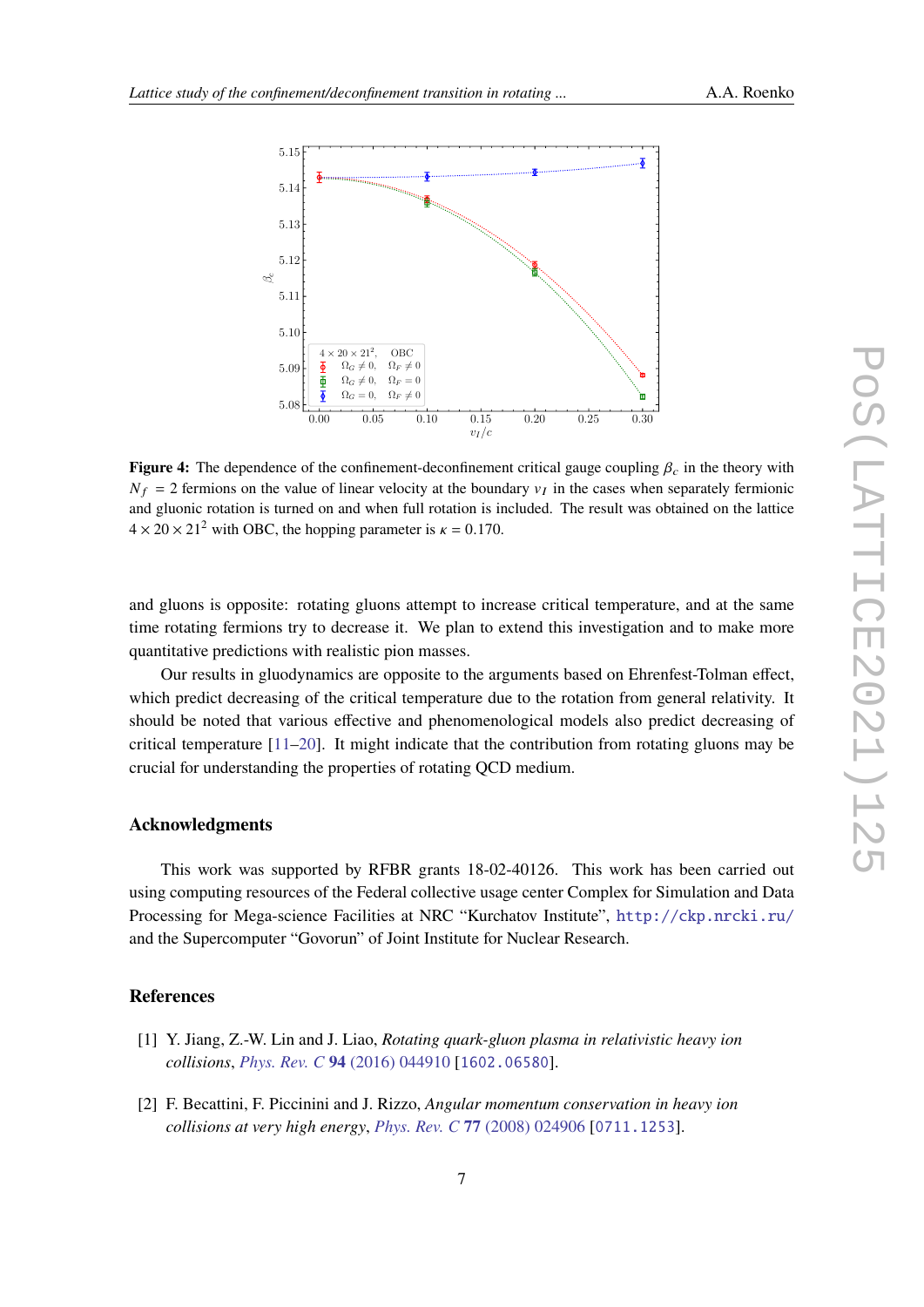- [3] M. Baznat, K. Gudima, A. Sorin and O. Teryaev, *Helicity separation in Heavy-Ion Collisions*, *[Phys. Rev. C](https://doi.org/10.1103/PhysRevC.88.061901)* **88** (2013) 061901 [[1301.7003](https://arxiv.org/abs/1301.7003)].
- <span id="page-7-0"></span>[4] STAR collaboration, *Global* Λ *hyperon polarization in nuclear collisions: evidence for the most vortical fluid*, *Nature* **548** [\(2017\) 62](https://doi.org/10.1038/nature23004) [[1701.06657](https://arxiv.org/abs/1701.06657)].
- <span id="page-7-1"></span>[5] A. Vilenkin, *Macroscopic parity-violating effects: Neutrino fluxes from rotating black holes and in rotating thermal radiation*, *[Phys. Rev. D](https://doi.org/10.1103/PhysRevD.20.1807)* **20** (1979) 1807.
- [6] D. Kharzeev, J. Liao, S. Voloshin and G. Wang, *Chiral magnetic and vortical effects in high-energy nuclear collisions—A status report*, *[Prog. Part. Nucl. Phys.](https://doi.org/10.1016/j.ppnp.2016.01.001)* **88** (2016) 1 [[1511.04050](https://arxiv.org/abs/1511.04050)].
- [7] G. Prokhorov, O. Teryaev and V. Zakharov, *Axial current in rotating and accelerating medium*, *[Phys. Rev. D](https://doi.org/10.1103/PhysRevD.98.071901)* **98** (2018) 071901 [[1805.12029](https://arxiv.org/abs/1805.12029)].
- <span id="page-7-2"></span>[8] G.Y. Prokhorov, O.V. Teryaev and V.I. Zakharov, *Effects of rotation and acceleration in the axial current: density operator vs Wigner function*, *JHEP* **02** [\(2019\) 146](https://doi.org/10.1007/JHEP02(2019)146) [[1807.03584](https://arxiv.org/abs/1807.03584)].
- <span id="page-7-3"></span>[9] O. Rogachevsky, A. Sorin and O. Teryaev, *Chiral vortaic effect and neutron asymmetries in heavy-ion collisions*, *[Phys. Rev. C](https://doi.org/10.1103/PhysRevC.82.054910)* **82** (2010) 054910 [[1006.1331](https://arxiv.org/abs/1006.1331)].
- <span id="page-7-4"></span>[10] O.V. Teryaev and V.I. Zakharov, *From the chiral vortical effect to polarization of baryons: A model*, *[Phys. Rev. D](https://doi.org/10.1103/PhysRevD.96.096023)* **96** (2017) 096023.
- <span id="page-7-5"></span>[11] S. Ebihara, K. Fukushima and K. Mameda, *Boundary effects and gapped dispersion in rotating fermionic matter*, *[Phys. Lett. B](https://doi.org/10.1016/j.physletb.2016.11.010)* **764** (2017) 94 [[1608.00336](https://arxiv.org/abs/1608.00336)].
- [12] M. Chernodub and S. Gongyo, *Interacting fermions in rotation: chiral symmetry restoration, moment of inertia and thermodynamics*, *JHEP* **01** [\(2017\) 136](https://doi.org/10.1007/JHEP01(2017)136) [[1611.02598](https://arxiv.org/abs/1611.02598)].
- <span id="page-7-6"></span>[13] Y. Jiang and J. Liao, *Pairing Phase Transitions of Matter under Rotation*, *[Phys. Rev. Lett.](https://doi.org/10.1103/PhysRevLett.117.192302)* **117** [\(2016\) 192302](https://doi.org/10.1103/PhysRevLett.117.192302) [[1606.03808](https://arxiv.org/abs/1606.03808)].
- [14] H. Zhang, D. Hou and J. Liao, *Mesonic Condensation in Isospin Matter under Rotation*, *[Chin. Phys. C](https://doi.org/10.1088/1674-1137/abae4d)* **44** (2020) 111001 [[1812.11787](https://arxiv.org/abs/1812.11787)].
- [15] X. Wang, M. Wei, Z. Li and M. Huang, *Quark matter under rotation in the NJL model with vector interaction*, *[Phys. Rev. D](https://doi.org/10.1103/PhysRevD.99.016018)* **99** (2019) 016018 [[1808.01931](https://arxiv.org/abs/1808.01931)].
- <span id="page-7-7"></span>[16] M.N. Chernodub, *Inhomogeneous confining-deconfining phases in rotating plasmas*, *[Phys.](https://doi.org/10.1103/PhysRevD.103.054027) Rev. D* **103** [\(2021\) 054027](https://doi.org/10.1103/PhysRevD.103.054027) [[2012.04924](https://arxiv.org/abs/2012.04924)].
- [17] X. Chen, L. Zhang, D. Li, D. Hou and M. Huang, *Gluodynamics and deconfinement phase transition under rotation from holography*, *JHEP* **07** [\(2021\) 132](https://doi.org/10.1007/JHEP07(2021)132) [[2010.14478](https://arxiv.org/abs/2010.14478)].
- <span id="page-7-8"></span>[18] Y. Fujimoto, K. Fukushima and Y. Hidaka, *Deconfining Phase Boundary of Rapidly Rotating Hot and Dense Matter and Analysis of Moment of Inertia*, *[Phys. Lett. B](https://doi.org/10.1016/j.physletb.2021.136184)* **816** (2021) 136184 [[2101.09173](https://arxiv.org/abs/2101.09173)].